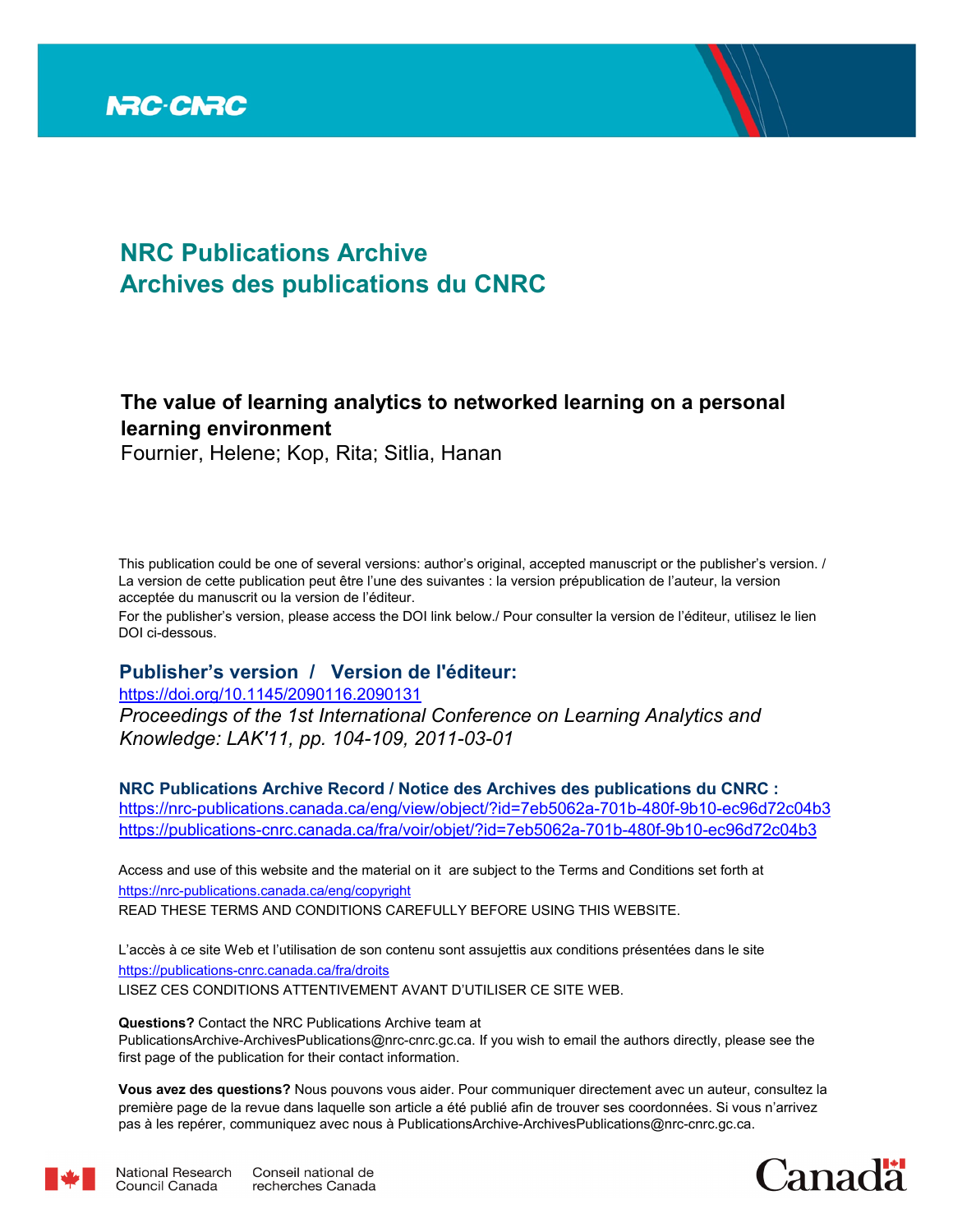#### **The Value of Learning Analytics to Networked Learning on a Personal Learning Environment**

**Abstract.** Some might argue that the analytics tools at our disposal are currently mainly used for boring purposes, such as improving processes and making money. In this paper we will try to define learning analytics and their purpose for learning and education. We will ponder on the best possible fit of particular types of research methods and their analysis. Methodological concerns related to the analysis of Big Data collected on online networks as well as ethical and privacy concerns will also be highlighted and a case study of the use of learning analytics in a Massive Open Online Course explored.

**Key words:** Learning Analytics, Analytics Tools, Massive Open Online Courses, Educational Research, Big Data

#### **Introduction**

The Internet and its recent tools and Web developments have added new research and evaluation tools to the arsenal of the educational researcher [2][3]. As educational practice and the settings in which learning takes place have changed with the proliferation of the Internet and its available tools, careful thought about these tools and considerations of the processes and means with which data is being collected and analyzed is once again required [4]. Lazer et al. [4] stress that social scientists have lagged behind researchers in other fields, for instance in fields such as biology and physics, and that it is unavoidable for analytics to become part of social science research. Moreover, they emphasise the urgency for a data-driven computational social science to develop 'based in an open academic environment', rather than in the domain of private companies such as Google and Yahoo, and government agencies who are currently the main players in the analytics field. They answer the question: "What value might a computational social science – based in an open academic environment – offer society, by enhancing understanding of individuals and collectives?" [4, p.721]. We would like to add to this question one in the context of this paper: what would it offer stakeholders in the evaluation and improvement of the learning process: educators, researchers, administrators and learners themselves? In this paper we will illustrate the research methods used in exploring networked learning on a Massive Open Online Course.

#### **Defining Learning Analytics**

Analytics of web environments have been around for a while. The first reports we could find were from the mid 90s, and relate to the analysis of market trends using web logs and browser tags online [5]. Boyd highlights the "Big Data" development on the Internet, which "has created unprecedented opportunities for people to produce and share data, interact with and remix data, aggregate and organize data. . . . . . [3, p1]. Educause [6] highlights features of analytics tools: "provide statistical evaluation of rich data sources to discern patterns that can help individuals at companies, educational institutions, or governments make more informed decisions." There is a clear contradiction in this sentence: *statistical* evaluation of *rich* data sources. It seems that statistical evaluation is the perfect tool not for "rich" data sources, but for a "multitude" of data sources. Some researchers in the qualitative tradition might argue that 'rich' data sources would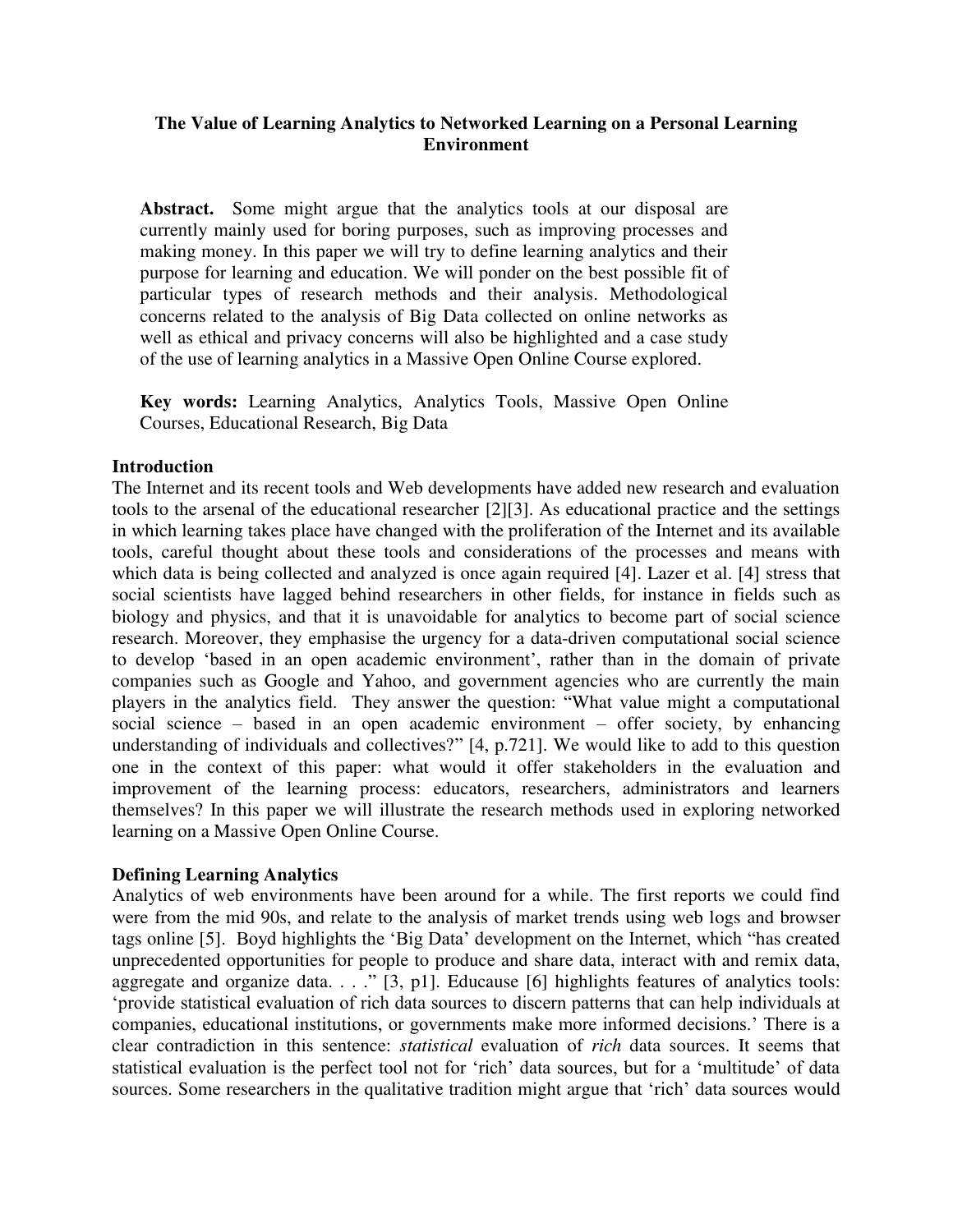be better analyzed through qualitative methods as these would be better at capturing the depth and richness than statistical analysis could do.

Norris et al. [7] have a slightly different emphasis on the use of analytics; they would like analytics to be used to measure, compare and improve the performance of individuals, not just to better the experience but also to facilitate better outcomes to the activity. In the more specific context of education and learning some interesting distinctions in ideas and definitions on analytics have been proposed. Most analytics are related to the introduction of Learning Management Systems (LMSs) and are sometimes called Academic Analytics[8][9][10]. With the introduction of LMS came the back office functionality that would provide traces of participant' activities on the system and this data was then used to aid the management and effectiveness of institutional teaching and learning. Dawson et al. [9] added that the analysis of this data might be used to improve the student learning experience, which would not only require a quantitative analysis, but also a qualitative one, or at least a qualitative interpretation of findings. The interpretation would have to include a value judgment on people"s use of the environment: not only counting who uses the environment for what, but also judging what might be a good and what might be a bad experience, and offering suggestions for moving on the continuum from one to the other. The conference organizers provided us with their definition of learning analytics, which seems to express most of the above: "*Learning analytics is the measurement, collection, analysis and reporting of data about learners and their contexts, for purposes of understanding and optimising learning and the environments in which it occurs."*

#### **Different Types of Analysis for Different Purposes**

It follows that not only quantitative data should be used, but also qualitative as data collection would not only relate to the increase of the effectiveness of learning, for instance by showing trends in use, but also with possible changes in the learning process. As highlighted by Downes [10]: *"There are different tools for measuring learning engagement, and most of them are quantificational. The obvious ones [measure] page access, time-on-task, successful submission of question results – things like that. Those are suitable for a basic level of assessment. You can tell whether students are actually doing something. That's important in certain circumstances. But to think that constitutes analytics in any meaningful sense would be a gross oversimplification. There is a whole set of approaches having to do with content analysis. The idea is to look at contributions in discussion forums, and to analyze the kind of contribution. Was it descriptive? Was it on-topic? Was it evaluative? Did it pose a question?"* [10]

Parry [11] and Kop [12] highlight possibilities to take this one step further, and suggest that analytics could be used not only to provide managers of learning and possibly educators and learners with information that they can use to improve learning, but also to provide learners with recommendations in their learning based on earlier learning activity. This would, however, require that data is used in a different way than in academic analytics. It would entail that data is not just analyzed with steps being taken by people to improve the performance in formal education but rather that technological means are being used to *link* data and use it to improve learning. This would change the realm of analytics and move it outside academic management and perhaps back onto the open wider Web, as people don"t only learn in a formal academic environment but also outside it. We are most interested in analytics on online networks as our research interest is in Personal Learning Environments (PLEs).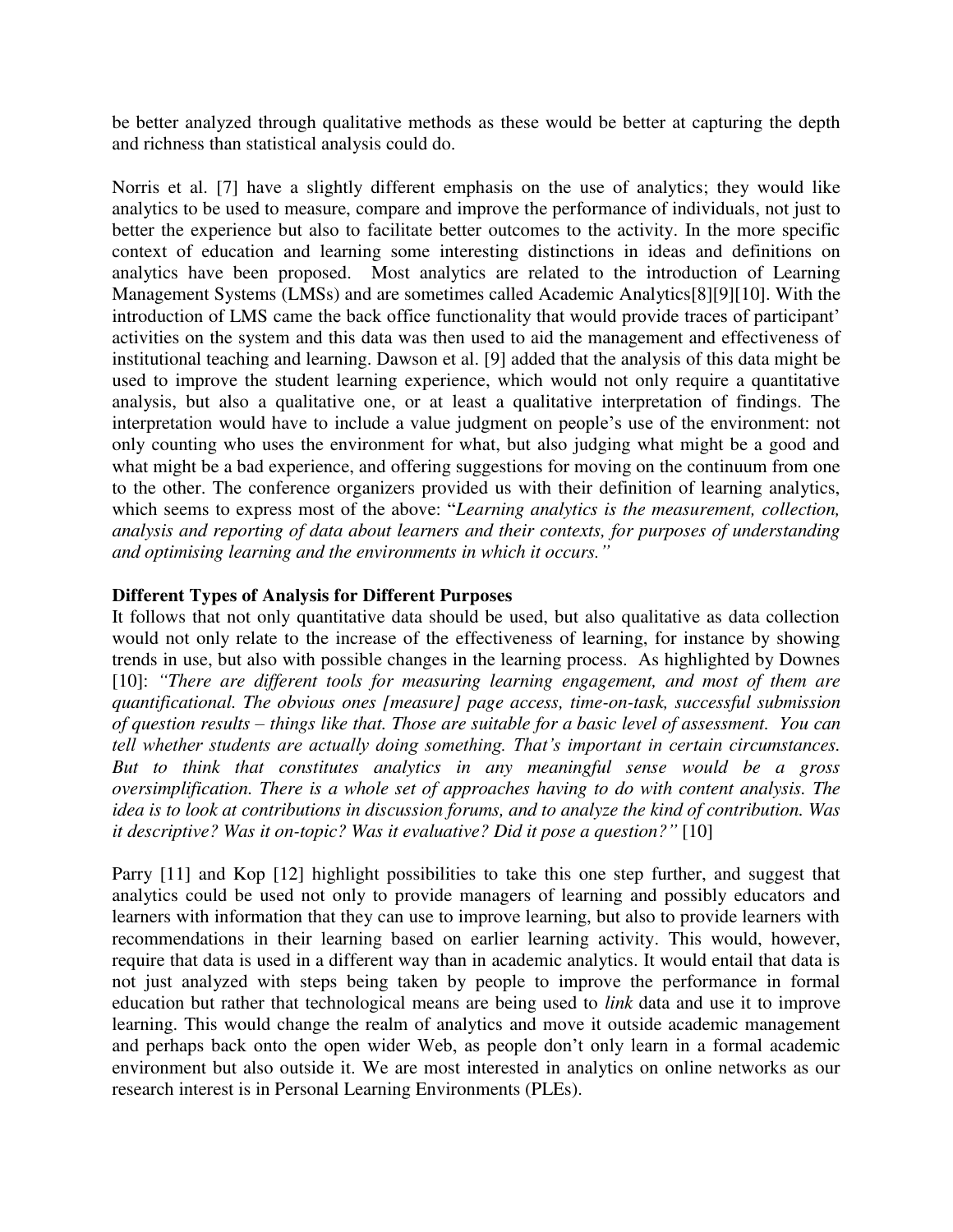#### **Methods Used in Learning Analytics of Online Networks**

Research in the intricacies of learning taking place on online networks is one of the means for our research into the design and development of a PLE. If people are encouraged to move away from the institution for their learning, it is important to find out if the informal (online) networks in which people do find their information and where they might develop understandings, are valuable to their learning experience. A network in the context of this paper would be an open online "space" where people meet, as nodes on networks, while communicating with others and while using blogs, wikis, audio-visuals and other information streams and resources. De Laat [13] highlighted the complexity of researching networked learning and emphasized as key problems the issues of human agency and the multitude of issues involved, such as the dynamics of the network, power-relations on the network, and the amount of content generated. Effective analysis would require a multi-method approach. He suggested the use of computer-generated content analysis to explore what people are discussing. In addition, interviews with an emphasis on critical event recall focusing on the experiences of participants to find out "why they are talking as they do" and Social Network Analysis to find out the dynamics of the network to see 'who communicates with whom' [13, p. 110].

This seems a viable choice of research methods. Social Network Analysis would be a form of learning analytics, and a quantitative method, and could clarify who the central nodes on the network were, in other words which people on the network performed vital roles of connecting to the otherwise un-connected. It could also provide information on the importance of "connectors" to other networks, which would be important in finding out who the innovators on the network were, i.e. the ones to link vital information streams [14].

We would argue for the use of additional qualitative methods and that virtual ethnography would be the most appropriate method of qualitative research on learning networks. Researchers in this tradition work towards research data analysis that reflects as closely as possible what is happening in the chosen setting. The researcher is interested in the processes taking place, the perspectives and understandings of the people in the setting, the "details, context, emotion and the webs of social relationships that join persons to one another" [15, p. 55]. Hine [16] highlighted that in a technologically rich environment, such as the Internet, the technology itself and the artefacts it produces should be taken into consideration in the "online" ethnography as well, as these are part of the research setting and might influence the human interactions researched.

As vast amounts of data are being generated in networked learning in an open environment, computational tools for analysis and interpretation will have to play a role in the research. Some argue for a mixed-method approach in educational research as "the theories we hold, and the training we have received, critically affect the data we collect and the lenses we choose in looking at such data' [17, p. 30]. They argue that the use of more than one method in research will increase its robustness [15]. Boyd [3, p.2-5], a social scientist researching 'Big Data' highlights some other methodological concerns especially when analyzing Big Data collected on online networks: 1) bigger data is not always better data than obtained in other research as reliability will very much depend on the sampling strategies being used; 2) caution needs to be taken as not all data are created equally; 3) what people do is of limited importance unless you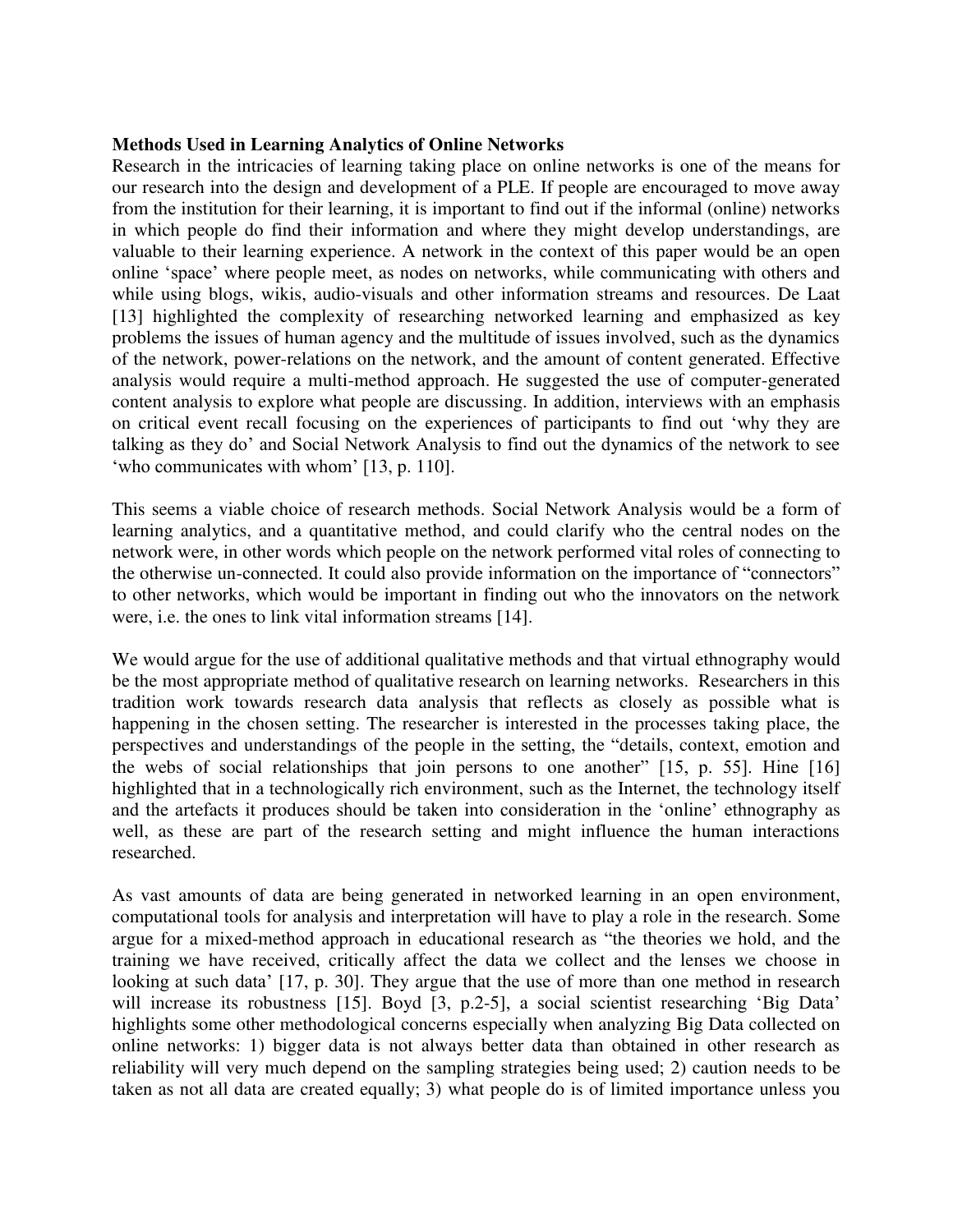also ask people why they did what they did; 4) she argues that qualitative researchers are not the only ones interpreting data, that also quantitative researchers do this; dispelling the myth that "it is qualitative researchers [who] are in the business of *interpreting stories* and quantitative researchers [who] are in the business of *producing facts'*. Interpretation as part of analysis is the hardest of any data analysis, big or small. Boyd [3] would like to see computer experts working together with social scientists to avoid fallacies in interpretations.

#### **Researching a MOOC: Analytics, Data mining or Qualitative Analysis**

#### *Background of the research*

The research in this paper was carried out during The Personal Learning Environments Networks and Knowledge (PLENK2010 – http://connect.downes.ca) course in the fall of 2010. It was a free Massive Open Online course which lasted for 10 weeks. In total, 1641 participants were registered. The course was a joint venture between the National Research Council of Canada"s (NRC) Institute for Information Technology, Learning and collaborative Technologies Group, [PLE Project,](http://ple.elg.ca/) The [Technology Enhanced Knowledge Research Institute](https://tekri.athabascau.ca/) (TEKRI) at Athabasca University, and the University of Prince Edward Island. Four facilitators, highly visible and knowledgeable in the field of study, were active on the course and would find resources, speakers and participate in all aspects of the course.

PLENK2010 did not consist of a body of content and was not conducted in a single place or environment. It was distributed across the web. This type of learning event is called a "connectivist" course and is based on four major types of activity: *1) Aggregation:* access to a wide variety of resources to read, watch or play, along with a newsletter called 'The Daily', which highlighted some of this content; *2) Remixing:* after reading, watching or listening to some content, it was possible to keep track of that somewhere-i.e., by creating a blog, an account with del.icio.us and creating a new entry, taking part in a Moodle discussion, or using any service on the internet – Flickr, Second Life, Yahoo Groups, Facebook, YouTube, iGoogle, NetVibes; *3) Repurposing:* participants were encouraged to create something of their own. In the PLENK2010 the facilitators suggested and described tools that participants could use to create their own content. The job of the participants was to use the tools and just practice with them. Facilitators demonstrated, gave examples, used the tools themselves, and talked about them in depth. It was envisaged that with practice participants would become accomplished creators and critics of ideas and knowledge; and *4) Feed Forward*: participants were encouraged to share their work with other people in the course, and with the world at large. Participants were able to work completely in private, not showing anything to anybody if they wished to do so. Facilitators emphasized that sharing would always be the participant's choice. In addition, a tag would be used to identify anything that was created in relation to the course, using the course tag #PLENK2010. That is how content related to the course was recognized, aggregated, and displayed in "The Daily" newsletter for the course.

If participants decided to use a tool such as Blogger, Flickr, or a discussion group they were asked to share the RSS feed. A separate post on how to produce and include their own RSS feed to the Daily was offered for those who did not know how to do this. All postings to a blog or forum would apply the #PLENK2010 tag. That is how information was recognized as being related to this particular course. When a connectivist course is working really well, one can see a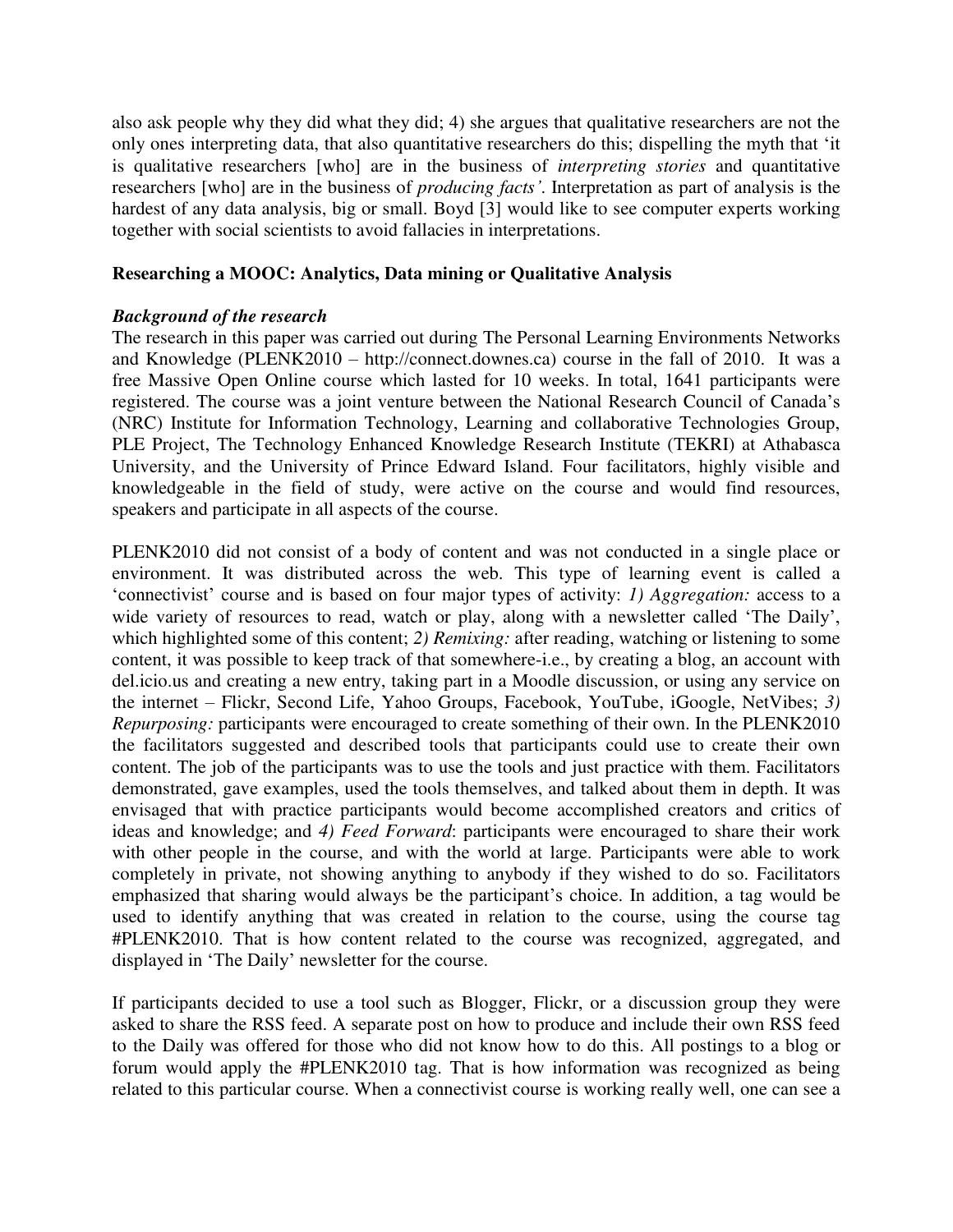great cycle of content and creativity begin to feed on itself, people in the course reading, collecting, creating and sharing.

#### *Research methods and tools used*

The NRC research team decided to use a mixed methods approach and a variety of research techniques and analysis tools to capture the diverse activities and the learning experiences of participants on PLENK2010. Learning analytics tools were used as a quantitative form of Social Network Analysis to clarify activity and relationships between nodes on the PLENK network. Three surveys were carried out at the end of the course and after it had finished to capture learning experiences during the course: End survey  $(N=62)$ ; 'Active producers' survey  $(N=31)$ ; 'Lurkers' survey (N=74).

In addition, qualitative methods in the form of virtual ethnography have been used. A researcher was an observer during the course, collecting qualitative data through observation of activities and engagement and also carried out a focus group in the final week of the course to gain a deeper understanding of particular issues related to the active participation of learners. As vast amounts of discursive data were generated and collected, analysis and computational tools have been used to represent large networks of activity in the PLENK, to identify themes in the data and for analysis and interpretation of the qualitative research data (e.g., SNAPP, Pajek, NetDraw and Nvivo).

For the data analysis on the course the Moodle data mining functionality was used and provided participant details, their level of use and access of resources, information on course activities, and discussions taking place in the course forums. The gRSShopper aggregator statistics functionality provided details on course-related use of blogs and micro-blogging tools such as Twitter. Some analytics and visualization tools, such as the Social Networks Adapting Pedagogical Practice (SNAPP) tool, were also used to deliver real-time social network visualizations of Moodle discussion forum activity, while the visualization tool NetDraw was used to create an ego network to provide an understanding of the role of a particular actor in a discussion.

#### **Findings**

The professional background of participants on the PLENK course, were mainly employed in education, research and design, and development of learning opportunities and environments. They were teachers, researchers, managers, mentors, engineers, facilitators, trainers, and university professors.

#### **Analyzing and visualizing participation on the course**

When the course started 846 had registered, which steadily increased to 1641 at the end of the course, as shown in Figure 1. People took part in the twice weekly meeting sessions that were hosted on Elluminate, once a week with an invited speaker and once as a discussion session amongst the group and facilitator(s). Actual presence at these synchronous sessions decreased over the weeks from 97 people in week two, when attendance was the highest, to 40 in the final week and there was a similar trend in the access of the recordings. Global participation and multiple time zones influenced who were present and who accessed the Elluminate recordings. A high number of blog posts were generated related to the course (949) and an even higher number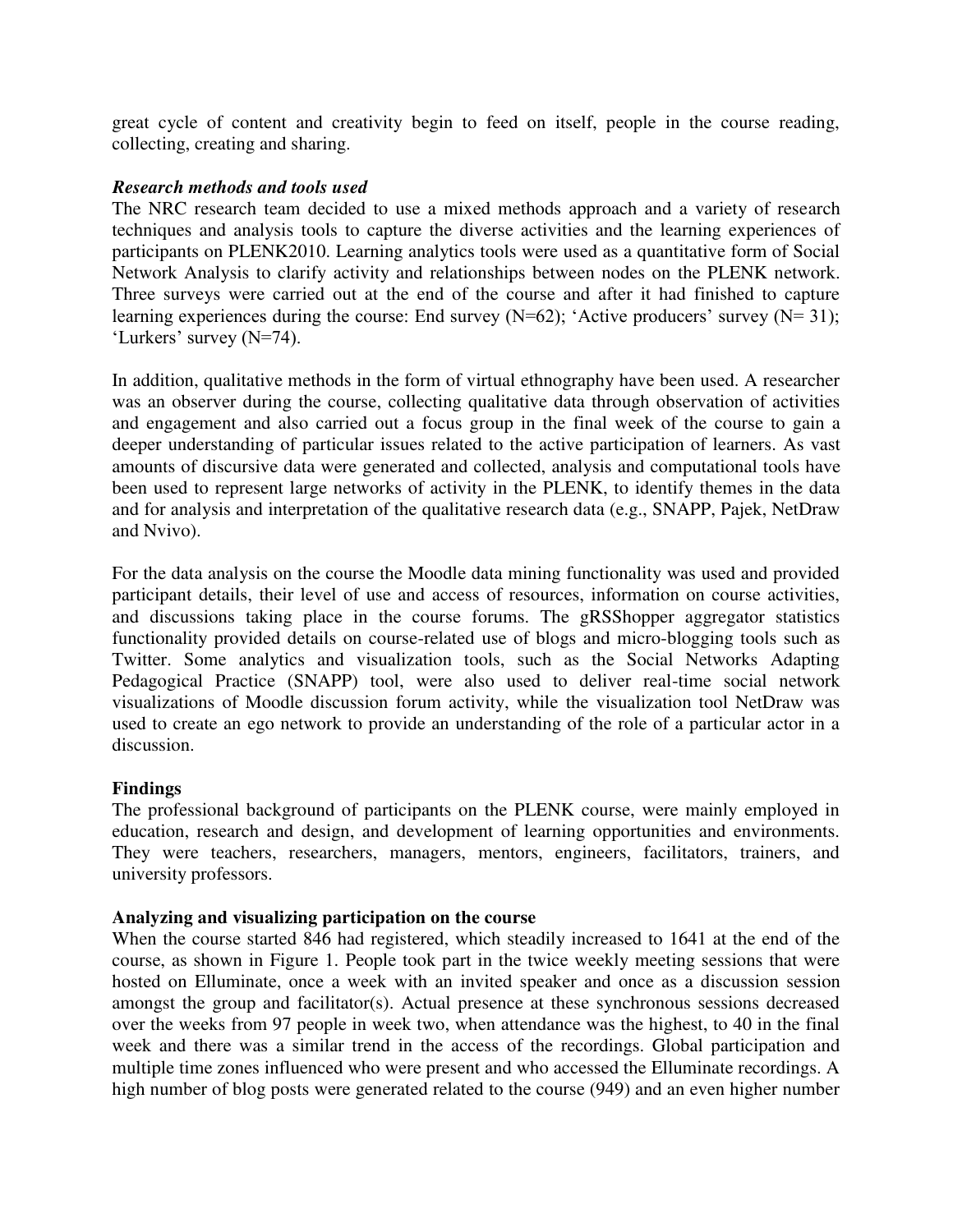of Twitter contributions (3459) as a means of connection participants inside and outside the course (see Figure 2).







The #PLENK2010 identifier facilitated the easy aggregation of blog posts, del.icio.us links and Twitter messages produced by participants, which highlighted a wide number of resources and links back to participant's blogs and discussion forums, and thus connecting different areas of the course. Although the number of course registrations was high, an examination of contributions across weeks (i.e., Moodle discussions, blogs, Twitter posts marked with #PLENK2010 course tag, and participation in live Elluminate sessions) suggested that about 40- 60 individuals on average contributed actively to the course on a regular basis by producing blog posts and discussion posts, while other"s visible participation rate was much lower. A total of 652 participants used Twitter and were linked to other #tag networks as suggested in Figure 3.



**Figure 3. Twitter networks that participants were also linked to with #tags** 

In the Moodle Forums for PLENK2010, general trends in posting behaviors indicate that there was a peak in activity in Week 2 in Moodle forums, with a slight upward trend in Blog and Twitter posts as well (Figure 3). This was followed by a sharp decline in the number of posts in all three mediums (Moodle, Blogs, and Twitter) in Week 3, a slight increase in Week 4, and a steady decline again in Weeks 5 and 6. Interestingly, the number of posts by course facilitators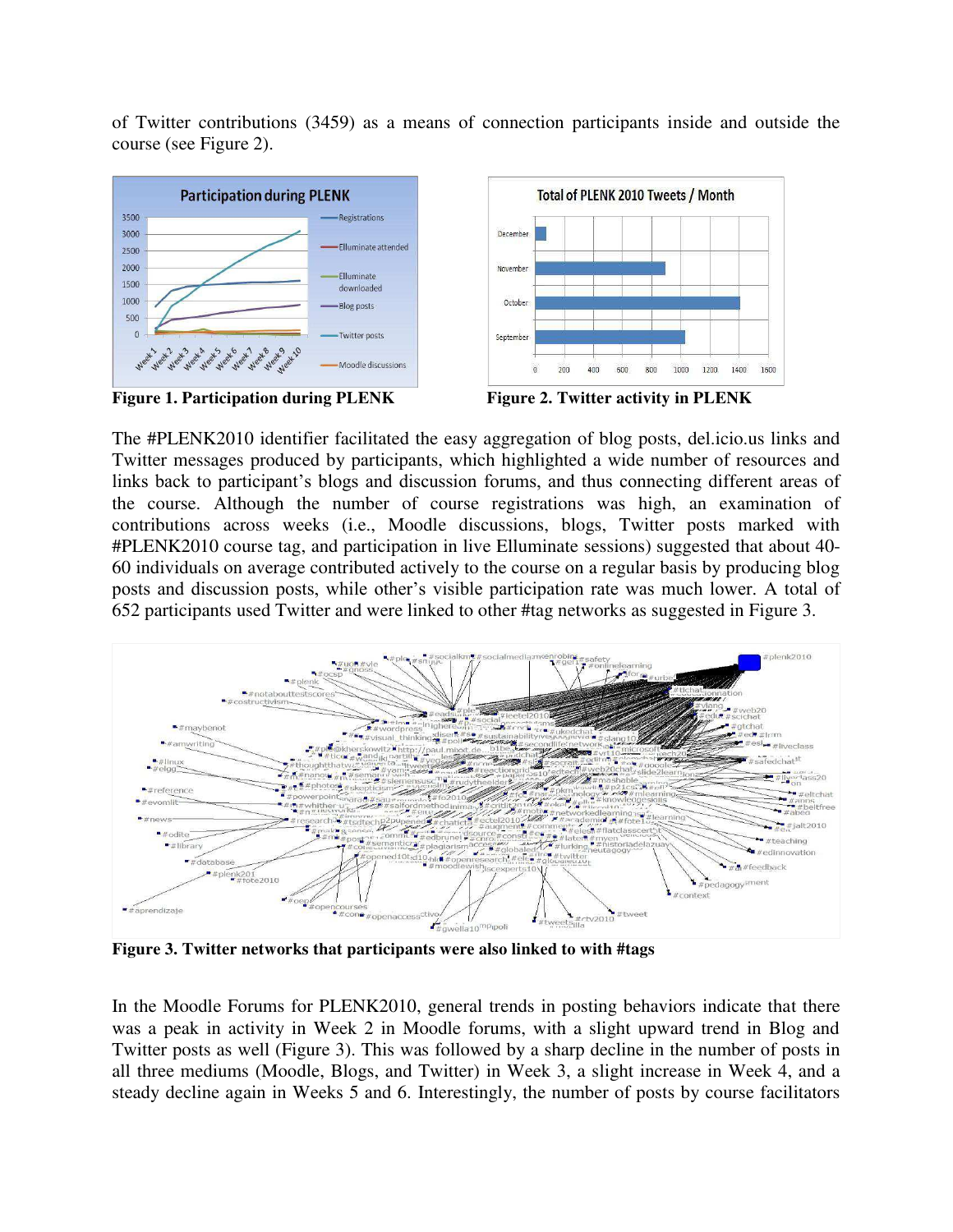follows similar trends (Figure 4), with the number of posts by facilitators peaking in Week 2, then showing a steady decline in Weeks 5 and 6. The facilitator(s) played an important role in triggering discussion, questioning, providing feedback, and sustaining interaction amongst participants.





**Figure 4. Postings across six weeks of PLENK Figure 5. Facilitator posts in PLENK**

Social Networks Adapting Pedagogical Practice (SNAPP) uses information on who posted and replied to whom, and what major discussions were about, and how expansive they were, to analyze the interactions of a forum and display it in a Social Network Diagram. Figures 5 and 6 provide a visual depiction of all interactions occurring among students and facilitators in PLENK2010 for Week 1-Discussion on PLE/PLNs. The social network diagram provides an aggregate visual representation of the connections that occurred between 69 participants for this particular discussion and is an aggregate visual representation of the interactions among participants but is not very comprehensive in describing the nature of the interaction (i.e., the quality).



**between participants** discussion in Week1



Figure 5. Social network and connections Figure 6. Relationships between main topic

Some people with experience in learning on a MOOC were very active and involved in the course, producing a Google map for PLENK participant place of residence, another created a concept map to represent their PLE, while others produced Wordles to visualize the content of a paper. Not all participants contributed in a visibly active way. A high number of people accessed resources but were not engaged in producing blog posts, videos or other digital artifacts; they seemed to be consumers rather than producers on the course. Only a small percentage of participants engaged in the production of digital artifacts. Between 40 and 60 were active producers, the other 1580 were not visibly active. This was unexpected to the course organizers as before the start they saw the production phase as vital to the learning on a networked environment. After all, as some participants mentioned in the discussion, if nobody is an active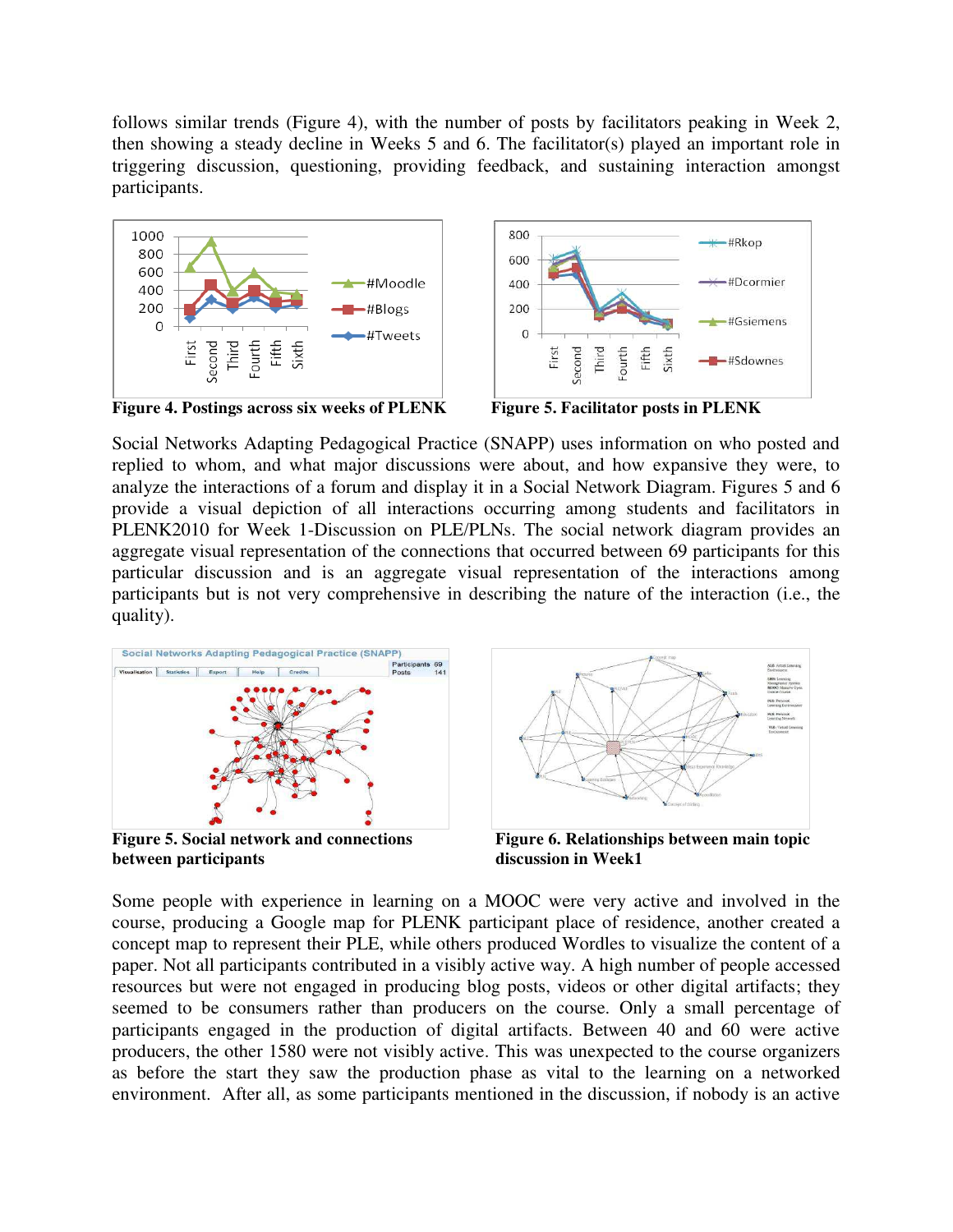producer, it limits the resources that all participants can use to develop their ideas, to discuss, think, and be inspired by in their learning. Analyzing the word frequency in the Moodle discussion forum for Week 1 using Nvivo 9 highlighted the importance of "personal agency" in maintaining engagement, participation, and interaction with others. Keywords such as "learning", "me", "network", "question", and "exploration" in Week 1 discussions were focused on PLE/PLNs concept map activities. Connections between participants were made which supported the learning process as interactions generated many resources, including 49 links and 17 suggestions for useful tools.

The use of the #PLENK2010 hash tag made it possible to aggregate blog post and Twitter messages and visualize and organize them into the Daily newsletter and a Twitter newsletter. The end of survey results confirm that although the Daily newsletter and Moodle helped 45% of participants understand the course content, learners needed a common space to create artifacts and connect back to their blog, such as Amplify for example, for social sharing and bringing together various media and resources. One participant commented in the survey: *"I would have liked to see a thread each week called, How Can We Help You allowing the community to answer many of the questions and offer more support, mentoring, and evaluations".*

#### **Discussion and Conclusions**

This paper has highlighted some of the possible uses of current analytics tools in providing useful information to participants and facilitators about their participation and social connections within the Massive Open Online Course and outside it, but also the limitations of visualization, knowledge representation, and virtualization in providing meaningful information about learning.

The mixed method approach used has highlighted the effectiveness of combining both quantitative and qualitative methods to achieve breadth and depth of data analyses. Quantitative analyses have exposed a basic level of assessment and reporting on learner activity, on whether participants are actually doing something, in this case either inside the Moodle environment and corresponding activity outside the environment including Blog and Twitter activity being tracked with the #PLENK2010 course tag. Qualitative tools and approaches (e.g., SNAPP, Nvivo, NetDraw) demonstrated how deep exploration of content can reveal the types of contributions made, as well as the knowledge, ideas, thinking, information, tools, and experience that promote learning along the way. But still, the need for human analysis and interpretation has also become apparent.

From a research point of view, the time and efforts needed to conduct various analyses on two forum discussions was prohibitive, but yielded a detailed view of what actually occurred in one discussion, including the processes, the learning, and important outcomes. The use of tags in the Moodle environment would have been helpful in linking various contents across weeks, allowing participants to search for relevant content and to see how they were connected to various content and people with similar interests.

Analytics can be applied to structure mining (link information), content mining (including text, images, audio files), usage mining and transaction data. Structure mining is often more valuable when it is combined with content mining of some kind to interpret the hyperlinks' contents. Vast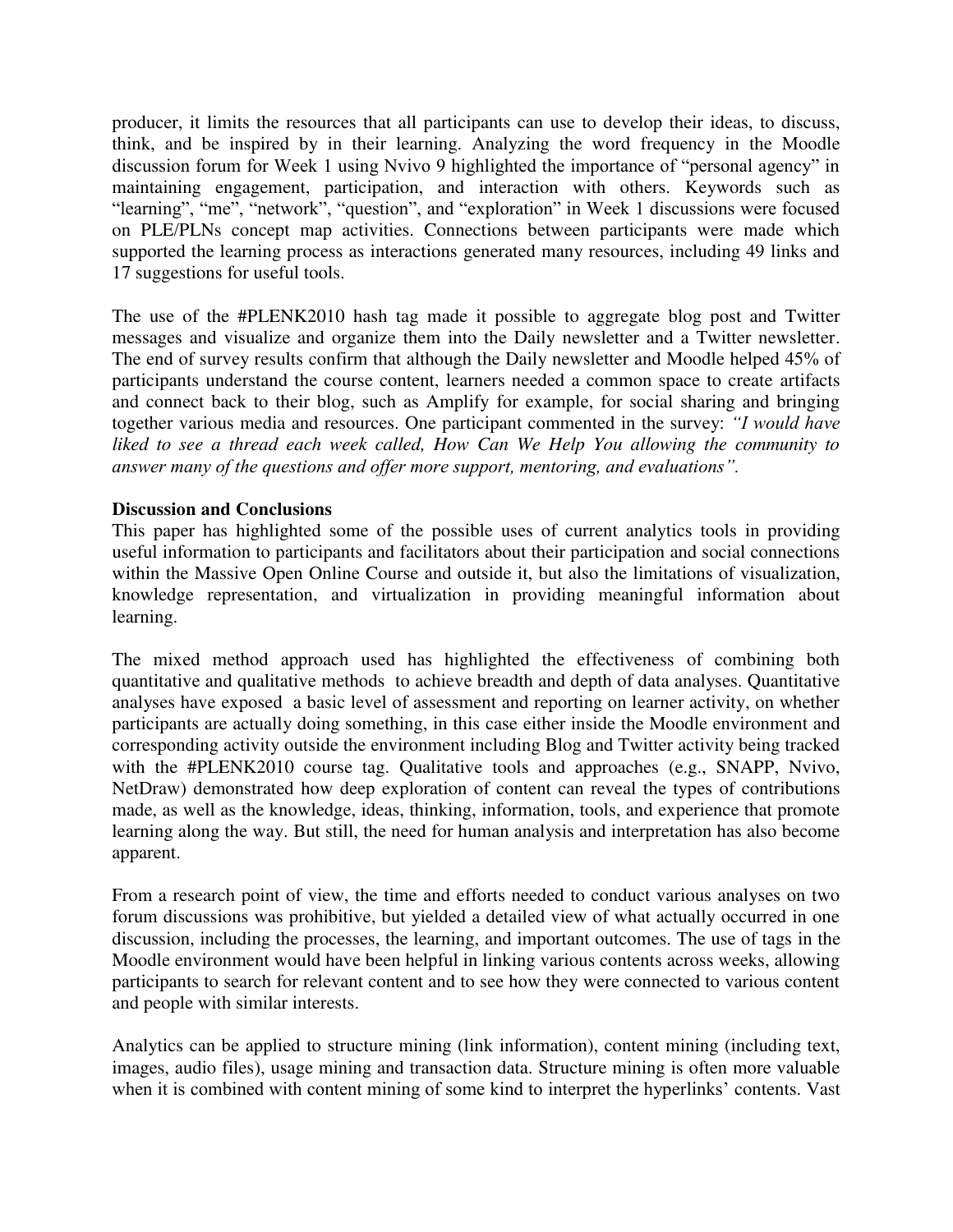amounts of data were being generated in this example of networked learning in an open environment, so much so that facilitators, participants, and researchers could not possibly attend to all the details but needed to focus on the most relevant information efficiently and effectively in order to encourage better outcomes of activity. Intelligent and automatic data analysis with powerful computational tools for analysis and interpretation should be explored as a valid option for informing learning in MOOC in a connectivist-type course.

One of the limitations of the analytics approach, however, was the narrow scope of the analyses, as focused on one snapshot of the MOOC experience for Week 1 and 2 related to the topic of PLE/PLNs. It did expose what was occuring within the course when there was a peak in activity and when data was plentiful but did not expose gaps in the data that capture experiences that were lacking or nonexistant, and missing data, for instance in the case where people were 'lurking' and their activity related to the course invisible. Qualitative methods will be applied to give more meaning to the experiences of those on the periphery, the non-active participants, and those who were perhaps lacking the skills or mechanisms for engaging wholeheartedly in the course. Interviews with participants who were either not connected, not visible on the "PLENK2010 social network" or on the fringes will provide them with a voice as the analytics used in our analysis could not capture their learning stories and made them into a marginalized, invisible group.

Another limitation of analytics has been their inability to capture contextual nuances in data. Analytics can provide a view of what is happening, but it has problems representing the nature of connections between data sets and people. Human interpretation or artifical intelligence capacity will be necessary to achieve this. Facilitators and participants themselves were exposed to analytics tools within the PLENK2010 course and in one of the discussions concluded that although they provided a global view of social networks in the MOOC they lacked sufficient detail to be really informative. A greater understanding of how learners communicate, complete tasks and construct new knowledge in a Moodle environment, combined with blogs, and Twitter activity will inform the design and development of optimal learning experiences.

Further analyses will be undertaken after the course has been completed with more options for analyses of data involving interpretation of meanings and human actions rather than a focus on the numbers. This work is expected to be completed in time for presentation at the conference on Learning Analytics and Knowledge, February 27-March 01, 2011.

The use of learning analytics is only in its infancy, but from our use of the tools it seems that they can be powerful in giving meaning to interactions and actions in a learning environment such as was used on this MOOC, providing scope for personalized learning and the creation of more effective learning environments and experiences. Personalization and analysis of user interaction data is a key approach to overcoming the problems related to the overpowering plethora of information available and generated through technology in an open networked learning environment. More in depth analyses of the data from PLENK will feed into the development of support structures of optimal learning experiences in Personal Learning Environments.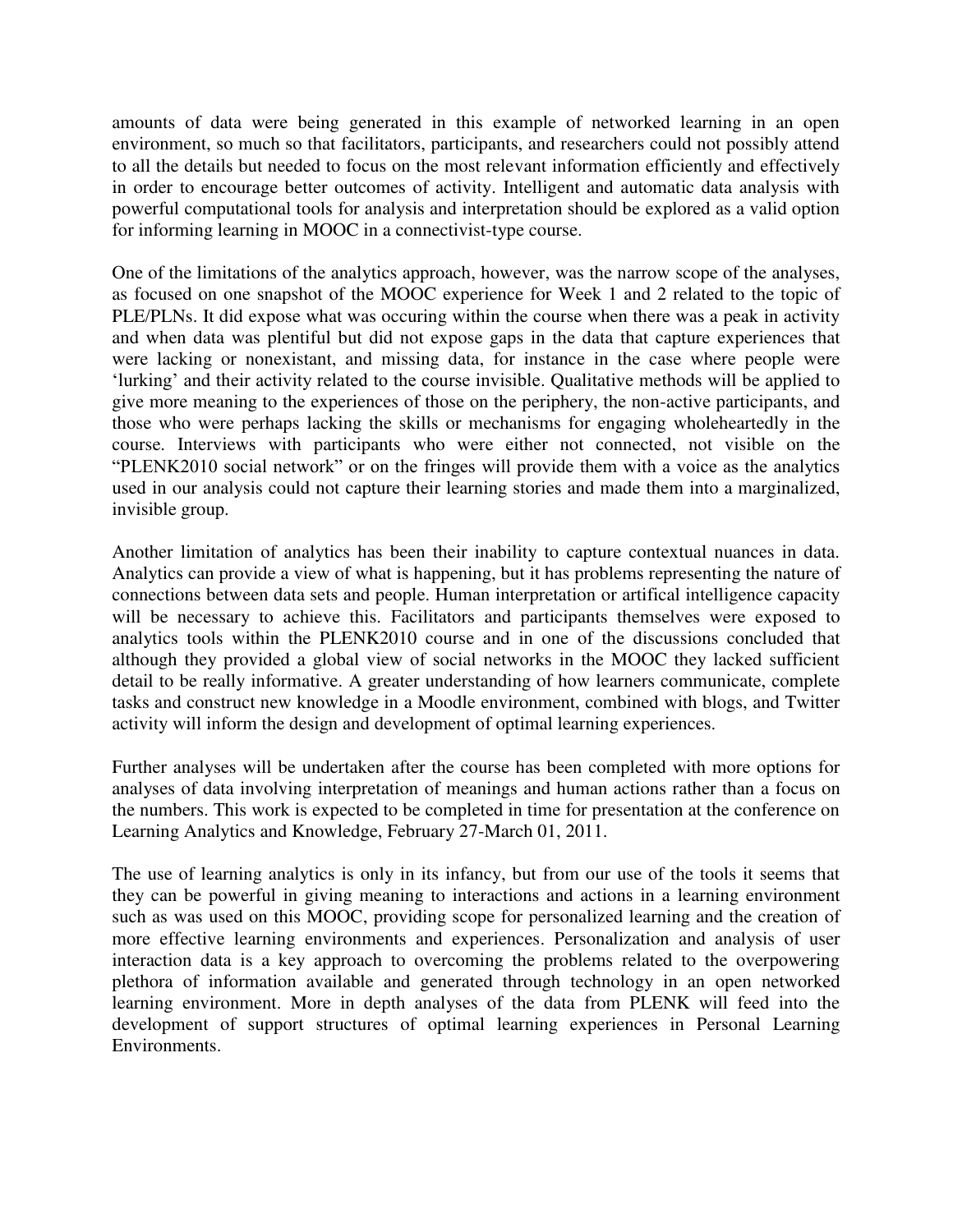Learning analytics tools have clearly provided scope for information filtering and visualization, as promising technologies to support people in clarifying and relating information, peer learners and digital artifacts and in doing so supporting people in pursuing their learning.

### **References**

- 1. Anderson, T. and Kanuka, H.: E-Research: Methods, Strategies, and Issues, Allyn & Bacon, Boston, New York (2003).
- 2. Boyd, D.: Privacy and Publicity in the context of Big Data, available at <http://www.danah.org/papers/talks/2010/WWW2010.html>, Raleigh, North Carolina, April  $29<sup>th</sup>$  2010 (Accessed,  $16<sup>th</sup>$  October, 2010).
- 3. Lazer, D., Pentland, A., Adamic, L., Aral, S., Barabasi, A, Brewer, D., Christakis, N., Contractor, N., Fowler, Gutmann, M., Jebara, T., King, G., Macy, M., Roy, D., and van Alstyne, M.: Computational social Science, in Science, Vol 323, 6 February 2009, Www.Sciencemag. org (Accessed 12<sup>th</sup> October, 2010).
- 4. Ballardvale Research (n.d.).: Market Trends Web Analytics: History and Future, available from<http://www.ballardvale.com/free/WAHistory.htm>(Accessed 14th October 2010).
- 5. EDUCAUSE Learning Initiative.: 7 Things you should know about ANALYTICS, Available from<http://net.educause.edu/ir/library/pdf/ELI7059.pdf>(Accessed, 3rd November 2010).
- 6. Norris, D., Baer, L. & Offerman, M.: A National Agenda for Action analytics, National Symposium on Action Analytics , available from http://www.edu1world.org/PublicForumActionAnalytics/ (Accessed 14<sup>th</sup> October 2010), (2009).
- 7. Campbell, J. & Oblinger, D.: Academic analytics, Educause (2007).
- 8. Dawson,S., Heathcote, L. & Poole, G.: Harnessing ICT potential: The adaptation and analysis of ICT systems for enhancing the student learning experience. International journal of Educational Management, 24, 2 (2010).
- 9. Dell cloud Services.: Collaboration, Analytics, and the LMS: A Conversation with Stephen Downes, in Learning Management that fits, Dell cloud services, available from <http://bit.ly/938t1o>(Accessed 14th October 2010).
- 10. Parry, M.: Like Netflix, New College Software Seeks to Personalize Recommendations, The chronicle of Higher Education, available from [http://chronicle.com/blogs/wiredcampus/like](http://chronicle.com/blogs/wiredcampus/like-netflix-new-college-software-aims-to-personalize-recommendations/27642)[netflix-new-college-software-aims-to-personalize-recommendations/27642](http://chronicle.com/blogs/wiredcampus/like-netflix-new-college-software-aims-to-personalize-recommendations/27642) (2010).
- 11. Kop, R.: The Design and Development of a Personal Learning Environment: Researching the Learning Experience, European Distance and E-learning Network annual Conference 2010, June 2010, Valencia, Spain, Paper H4 32 (2010).
- 12. Laat, de, M.: Networked Learning, PhD Thesis, Instructional Science, Utrecht Universiteit, The Netherlands (2006).
- 13. Krebs, V.: Social Network Analysis, A Brief Introduction, OrgNet.com, Available from <http://www.orgnet.com/sna.html>(Accessed 16th October 2010), (2007).
- 14. Hammersley, M., Gomm, R., Woods, P., Faulkner, D., Swan, J., Baker, S., Bird, M., Carty, J., Mercer, N., and Perrott, M.: Research Methods in Education Handbook, Milton Keynes, Open University (2001).
- 15. Hine, C.: Internet Research and the Sociology of Cyber-Social-Scientific Knowledge, The Information society, 21, pg. 239-248 (2005).